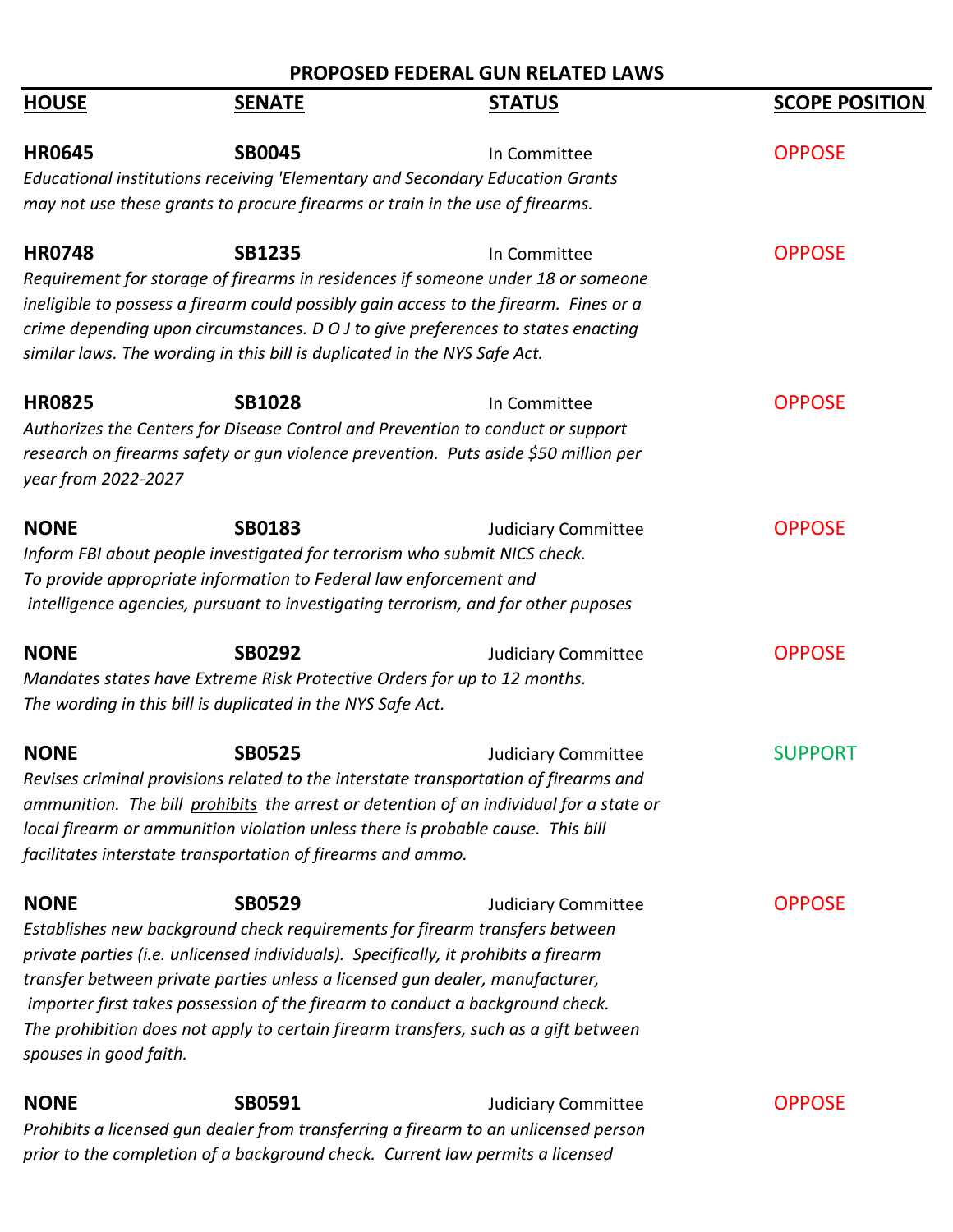*a licensed gun dealer to transfer a firearm to an unlicensed person if a submitted background check remains incomplete after three business days. Similar wording in the NYS Safe Act.*

| HR <sub>8</sub><br><b>Bipartisan Background Checks Act of 2021</b><br>not excused.       | <b>NONE</b>                                                                 | Expands NICS background check to every firearm sale and transfer, even temporary<br>transfers. Would criminalize many transfers that take place as part of hunting, recreational<br>shooting, and even self-defense. Accidental violations of the complicated provisions are                                                                                                                                                         | <b>OPPOSE</b>  |
|------------------------------------------------------------------------------------------|-----------------------------------------------------------------------------|--------------------------------------------------------------------------------------------------------------------------------------------------------------------------------------------------------------------------------------------------------------------------------------------------------------------------------------------------------------------------------------------------------------------------------------|----------------|
| <b>HR0030</b>                                                                            | <b>SB878</b>                                                                | <b>Judiciary Committee</b>                                                                                                                                                                                                                                                                                                                                                                                                           | <b>OPPOSE</b>  |
| <b>Gun Trafficking Prohibition Act</b>                                                   | Limits 3rd party firearm purchases. Already existing laws covering this.    | Subcommittee on Crime, etc                                                                                                                                                                                                                                                                                                                                                                                                           |                |
| <b>HR0038</b>                                                                            | <b>NONE</b>                                                                 | <b>Judiciary Committee</b>                                                                                                                                                                                                                                                                                                                                                                                                           | <b>SUPPORT</b> |
| Concealed Carry Interstate Reciprocity                                                   | Act. Facilitates Concealed Carry between states.                            | Subcommittee on Crime, etc                                                                                                                                                                                                                                                                                                                                                                                                           |                |
| <b>HR0095</b>                                                                            | <b>NONE</b>                                                                 | <b>Judiciary Committee</b>                                                                                                                                                                                                                                                                                                                                                                                                           | <b>SUPPORT</b> |
| <b>Hearing Protection Act</b>                                                            | Would contribute to the health of legitimate gun owners and sport shooters. | Removes silencers from the definition of firearms under National Firearms Act.                                                                                                                                                                                                                                                                                                                                                       |                |
| <b>HR0121</b>                                                                            | <b>NONE</b>                                                                 | <b>Judiciary Committee</b>                                                                                                                                                                                                                                                                                                                                                                                                           | <b>OPPOSE</b>  |
| <b>Gun Violence Reduction Resources Act</b>                                              | of 2021. To hire an additional 200 ATF agents to help curb gun violence.    | Subcommittee on Crime, etc                                                                                                                                                                                                                                                                                                                                                                                                           |                |
| <b>HR0125</b><br>Gun Safety: Not Sorry Act of 2021                                       | <b>NONE</b>                                                                 | <b>Judiciary Committee</b><br>Subcommittee on Crime, etc<br>Modifies firearms-related background check requirements for transfers involving a<br>semiautomatic firearm, silencer, armor-piercing ammunition, or large capacity<br>ammunition magazine. 7 day waiting period on transfers of semiauto's (and others).                                                                                                                 | <b>OPPOSE</b>  |
| <b>HR0127</b><br>Sabika Sheikh Firearm Licensing and<br>annual premium insurance policy. | <b>NONE</b><br>Registration Act. Federally licensing of firearms ownership. | <b>Judiciary Committee</b><br>Subcommittee on Crime, etc<br>Establishes a publicly available database of firearms. Also prohibits the possession<br>of certain ammo and large capacity ammunition feeding devices. DOJ shall issue a license<br>if the individual is 21 years of age or older and undergoes a criminal background check<br>and a psychological evaluation and completes a certified training course and has an \$800 | <b>OPPOSE</b>  |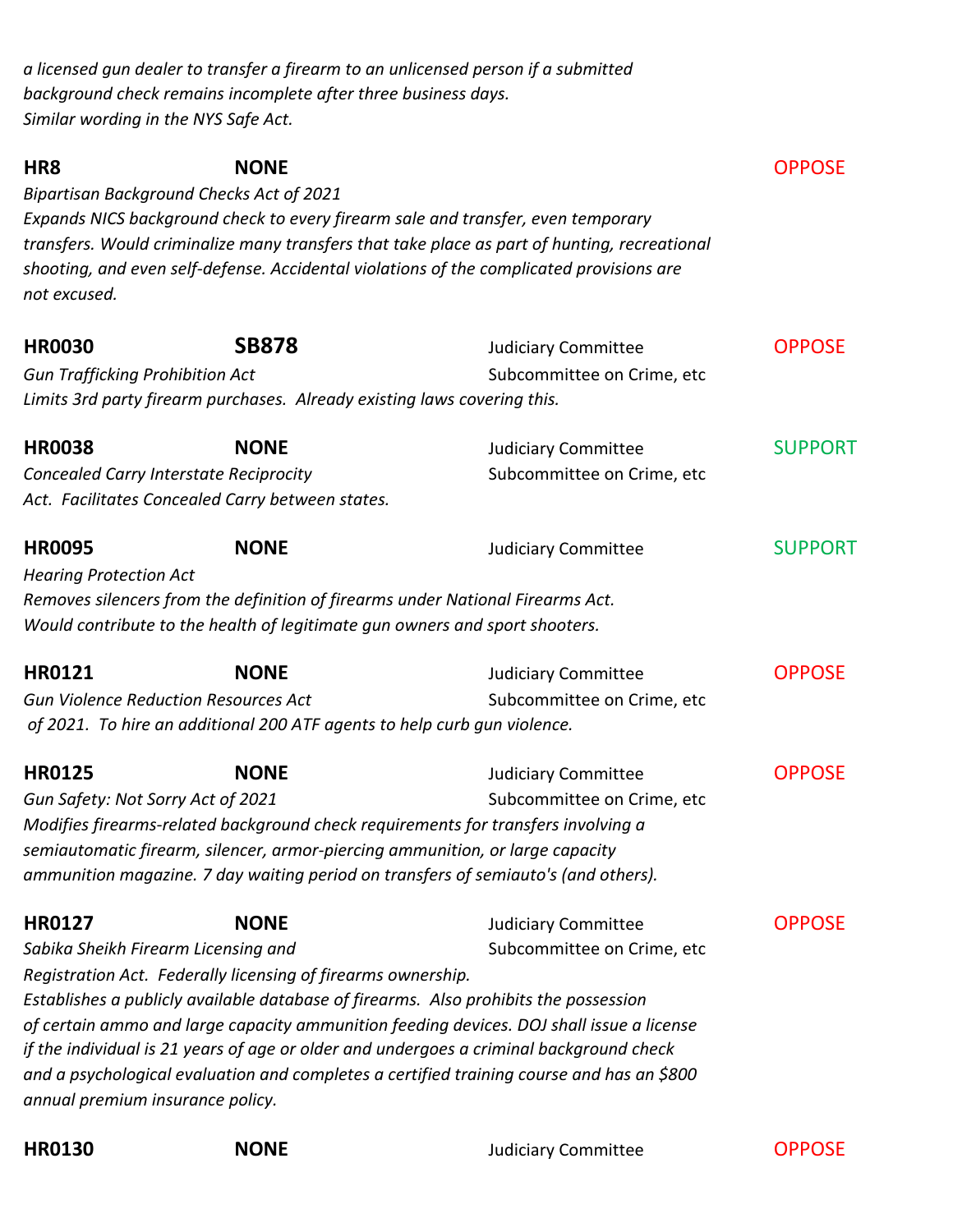*Storage Act. Establishes a federal statutory framework to regulate the storage of firearms and ammunition on residential premises. Basically, the wording is the same as is in the New York State Safe Act Kimberly Vaughan Firearm Safe* entity and the Subcommittee on Crime, etc.

| <b>HR0135</b>                        | <b>NONE</b>                                                                     | <b>Judiciary Committee</b>                                                              | <b>NO POSITION</b> |
|--------------------------------------|---------------------------------------------------------------------------------|-----------------------------------------------------------------------------------------|--------------------|
| <b>Accidental Firearms Transfers</b> |                                                                                 | Subcommittee on Crime, etc                                                              |                    |
|                                      |                                                                                 | reporting Act of 2021. Report on transfers to ineligibles after the 3 day NICS failure. |                    |
|                                      | Requires the Federal Bureau of Investigation (FBI) to report to Congress on the |                                                                                         |                    |
|                                      |                                                                                 | number of firearm transfers when a licensed gun dealer submits a background check       |                    |
|                                      |                                                                                 | through the National Instant Criminal Background Check System (NICS) and NICS           |                    |
|                                      | fails to respond within three business days and the licensed gun dealer         |                                                                                         |                    |
| completes the transfer.              |                                                                                 |                                                                                         |                    |
| <b>HR0167</b>                        | <b>NONE</b>                                                                     | <b>Judiciary Committee</b>                                                              | <b>OPPOSE</b>      |
|                                      | To prohibit the transfer of a firearm at                                        | Subcommittee on Crime, etc                                                              |                    |
|                                      | a gun show by a person who is not a federally licensed firearms dealer.         |                                                                                         |                    |
|                                      | Only FFL's transfer firearms at gun shows.                                      |                                                                                         |                    |
| <b>HR0194</b>                        | <b>NONE</b>                                                                     | <b>Judiciary Committee</b>                                                              | <b>SUPPORT</b>     |
| Report on NICS check denials of      |                                                                                 | Subcommittee on Crime, etc                                                              |                    |
|                                      | (1) firearm transfer denials issued by the NICS that are referred to the        |                                                                                         |                    |
|                                      | Bureau of Alcohol, Tobacco, Firearms and Explosives (ATF) for investigation;    |                                                                                         |                    |
|                                      | (2) prosecutions resulting from such investigations                             |                                                                                         |                    |
|                                      | (3) firearms recovered by the ATF in cases in which a denial was issued by the  |                                                                                         |                    |
|                                      | system after a firearm was transferred                                          |                                                                                         |                    |
| <b>HR0225</b>                        | <b>NONE</b>                                                                     | <b>Judiciary Committee</b>                                                              | <b>SUPPORT</b>     |
| Allow interstate transportation of   |                                                                                 | Subcommittee on Crime, etc                                                              |                    |
|                                      | firearms or ammo. Comprehensively address the interstate transportation of      |                                                                                         |                    |
| firearms or ammo.                    |                                                                                 |                                                                                         |                    |
| <b>HR0355</b>                        | <b>NONE</b>                                                                     | <b>Judiciary Committee</b>                                                              | <b>SUPPORT</b>     |
| Illegal Alien NICS Alert Act.        |                                                                                 | Subcommittee on Crime, etc                                                              |                    |
|                                      |                                                                                 | Notify ICE if illegal alien submits NICS Check. Requires the NICS system to notify      |                    |
|                                      | U.S. Immigration and Customs Enforcement and relevant state and local law       |                                                                                         |                    |
|                                      |                                                                                 | enforcement agencies when the NICS system indicates that a prospective firearm          |                    |
|                                      | transferee is illegally or unlawfully in the United States.                     |                                                                                         |                    |
| <b>HR0405</b>                        | <b>NONE</b>                                                                     | Nat'l Resources Committee                                                               | <b>OPPOSE</b>      |
|                                      | Lead Endangers Animals Daily Act of                                             | Subcommittee on Water, etc                                                              |                    |
|                                      |                                                                                 | 2021. No lead ammo on federal lands. Directs the Department of the interior to          |                    |
|                                      |                                                                                 | issue final regulations prohibiting the discharge of any firearms using lead ammo       |                    |

*on all waters under the jurisdiction and control of the U.S. Fish and Wildlife Service*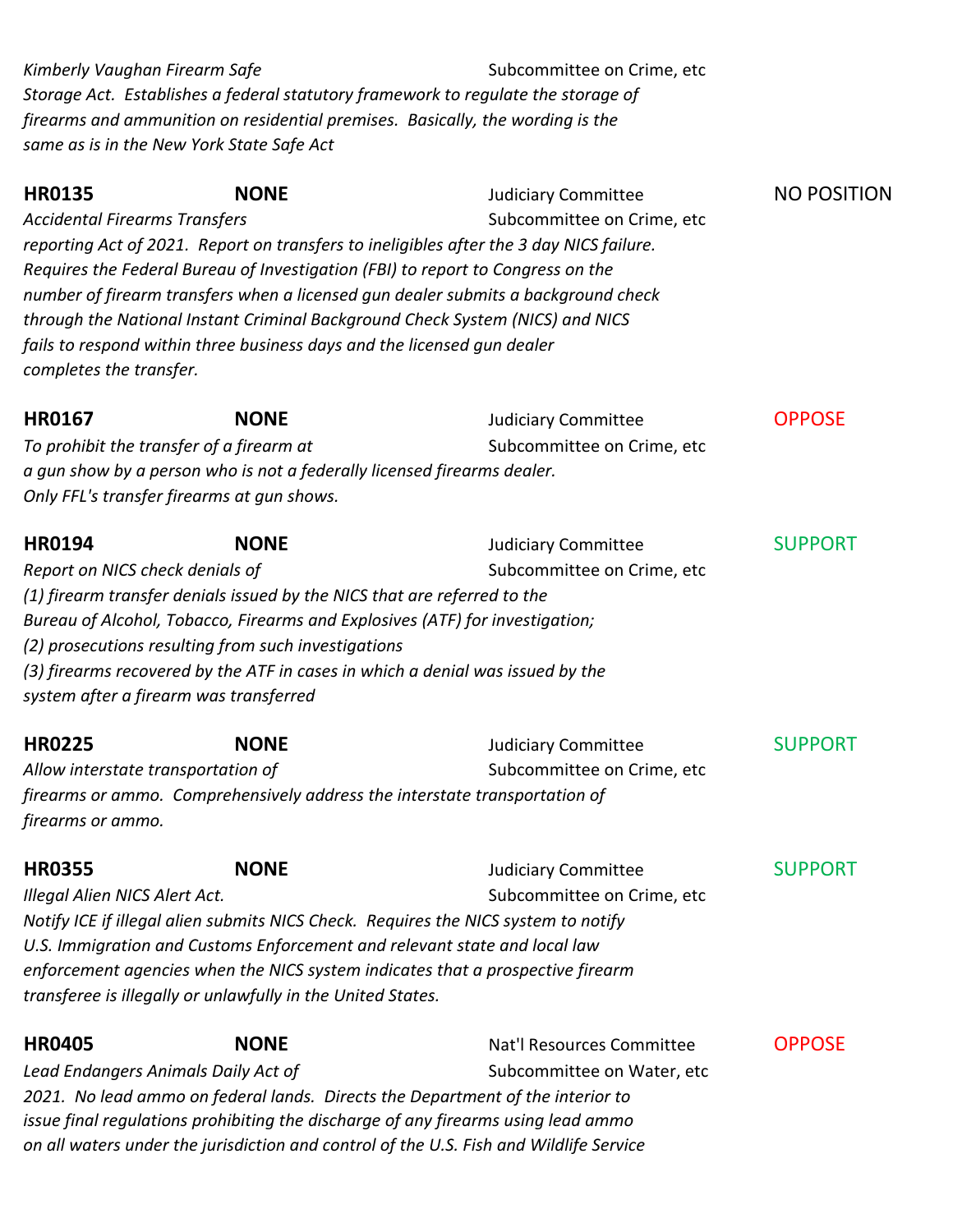| <b>HR0647</b>                                       | <b>NONE</b><br>Closing the Loophole on Interstate<br>Firearm sales Act. No interstate long gun sales. Restricts the sale or transfer of<br>shotguns and rifles across state lines.                                         | <b>Judiciary Committee</b><br>Subcommittee on Crime, etc                                                                                                                                                                                                                                                                              | <b>OPPOSE</b>      |
|-----------------------------------------------------|----------------------------------------------------------------------------------------------------------------------------------------------------------------------------------------------------------------------------|---------------------------------------------------------------------------------------------------------------------------------------------------------------------------------------------------------------------------------------------------------------------------------------------------------------------------------------|--------------------|
| <b>HR0716</b><br>To promote accountability and      | <b>NONE</b><br>law-abiding individuals in the United States to own, carry, and use firearms.                                                                                                                               | <b>Judiciary Committee</b><br>Subcommitte on Constitution, etc<br>transparency in future executive orders. 30 day public notification and reporting on<br>Executive Orders concerning gun rights. Requires the President to notify Congress<br>and the public before issuing executive orders relating to the constitutional right of | <b>SUPPORT</b>     |
| <b>HR0880</b><br>Firearm Safety Act of 2021         | <b>NONE</b>                                                                                                                                                                                                                | <b>Energy and Commerce</b><br>Subcommittee on Consumer etc<br>Put firearms under Consumer Product Safety Commission. Allows the Consumer<br>Product Safety Commission to issue safety standards for firearms and components.                                                                                                          | <b>OPPOSE</b>      |
| <b>HR0882</b><br><b>Keeping Guns from High-Risk</b> | <b>NONE</b><br>Individuals Act. Prohibit sale / transfer of firearm to high risk individuals.<br>receiving, or possessing firearms or ammunition.                                                                          | <b>Judiciary Committee</b><br>Subcommittee on Crime, etc<br>Expands the categories of persons who are prohibited from shipping, transporting,                                                                                                                                                                                         | <b>NO POSITION</b> |
| <b>HR0933</b><br>Home Defense and Competitive       | <b>NONE</b><br>Shooting Act of 2021. No funds for anti 2A research. Remove short barrel rifles<br>(barrels of less than 16 inches in length) from the definition of firearms for<br>purposes of the National Firearms Act. | Crime, Terrorism, etc<br>Subcommittee Crime, etc                                                                                                                                                                                                                                                                                      | <b>SUPPORT</b>     |
| <b>HR1004</b>                                       | <b>NONE</b><br>Firearm Risk Protection Act of 2021<br>Requires liability insurance to buy firearm. Establishes requirements for gun                                                                                        | <b>Judiciary Committee</b><br>Subcommittee on Crime, etc<br>purchasers and gun owners to be covered by a qualified liability insurance policy.                                                                                                                                                                                        | <b>OPPOSE</b>      |
| <b>HR1006</b>                                       | <b>NONE</b><br>Gun Show Loophole Closing Act of<br>2021. NICS check on all gun show sales.<br>Establishes new requirements regarding firearm transfers at gun shows.                                                       | <b>Judiciary Committee</b><br>Subcommittee on Crime, etc                                                                                                                                                                                                                                                                              | <b>OPPOSE</b>      |
| <b>HR1027</b>                                       | <b>NONE</b><br>Safe Bases Act. Permits armed forces<br>to conceal carry on bases. Provides statutory authority for the Department of                                                                                       | <b>Armed Services Committee</b><br>House Comte. on Armed Services<br>Defense (DOD) to allow a service member to carry a concealed firearm while on any                                                                                                                                                                                | <b>SUPPORT</b>     |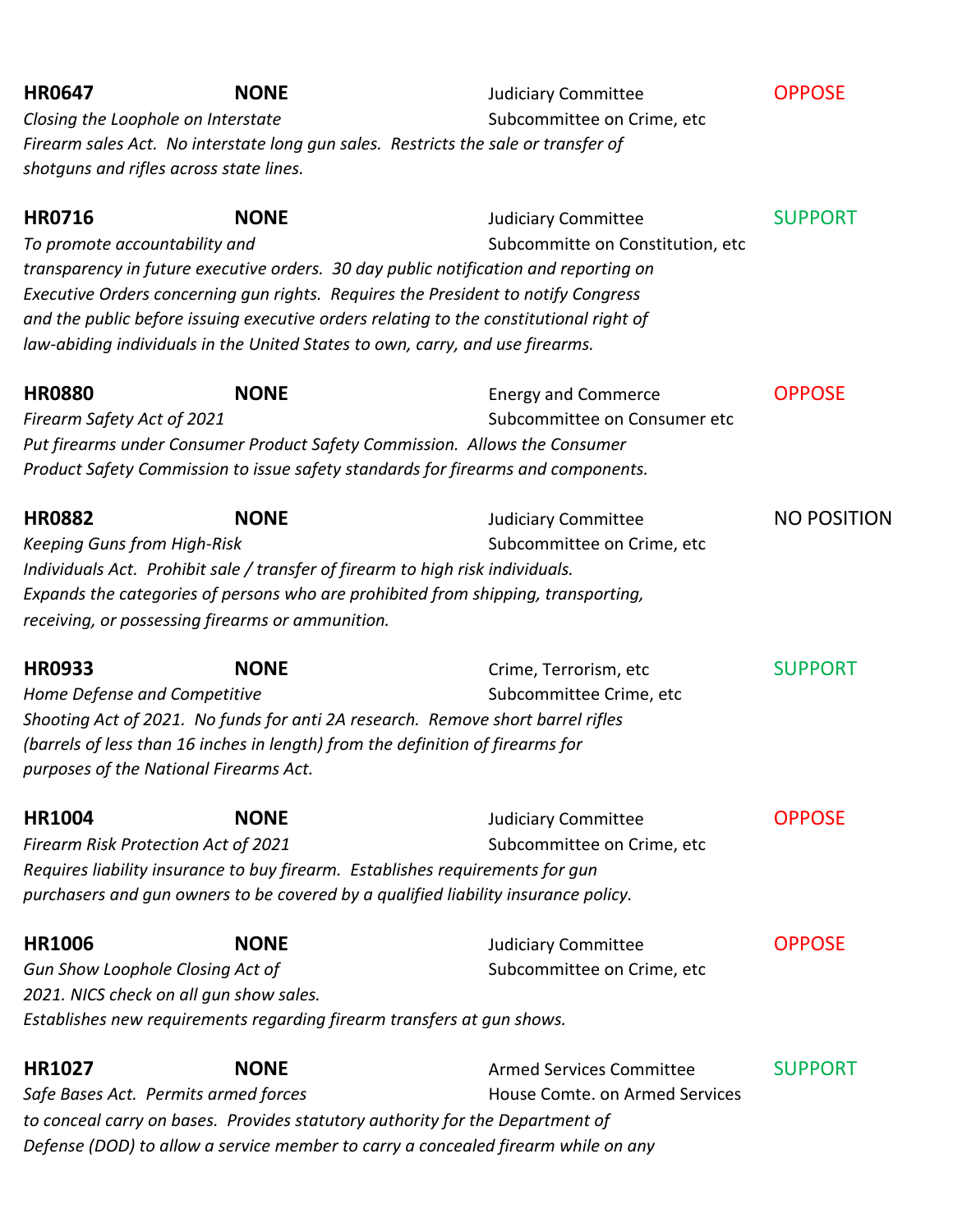*military installation.* 

| <b>HR1446</b><br><b>Enhanced Background Checks Act of 2021</b><br>a gun sale from 20 days to indefinitely. | <b>NONE</b><br>Expands NICS check deadline beyond 3 days. No NICS response can suspend                                                                                                                                                                                                                                                                           | Received in the Senate                                      | <b>OPPOSE</b>  |
|------------------------------------------------------------------------------------------------------------|------------------------------------------------------------------------------------------------------------------------------------------------------------------------------------------------------------------------------------------------------------------------------------------------------------------------------------------------------------------|-------------------------------------------------------------|----------------|
| <b>HR1454</b><br><b>Ghost Guns Are Guns Act</b>                                                            | <b>NONE</b><br>Firearm assembly kits to be considered firearms. Broadens the definition of firearm<br>for purposes of federal firearms laws. Specifically, it includes as a firearm any<br>combination of parts designed or intended to be used to convert a device into a<br>firearm and from which a firearm may be readily assembled.                         | Crime, Terrorism, etc<br>Subcommittee on Crime, etc.        | <b>OPPOSE</b>  |
| <b>HR1477</b><br>Undetectable Firearms Modernization<br>magazines.                                         | <b>NONE</b><br>Act. Modernize undetectable firearms act of 1988. Revises the federal statutory<br>framework regulating the manufacture, possession, sale, import, shipment, delivery,<br>receipt or transfer of undetectable firearms. Current law requires firearms to be<br>detectable by walk-through metal detectors after the removal of grips, stocks, and | Crime, Terrorism, etc<br>Subcommittee on Crime, etc.        | <b>OPPOSE</b>  |
| <b>HR1567</b><br>Police Officers Protecting Children Act.<br>a school zone.                                | <b>NONE</b><br>Allow L E O's & retired L E O's to carry firearm in school zone. Specifies that certain<br>active and retired law enforcement officers who are authorized to carry firearms<br>are not subject to the federal prohibition on possessing (or discharging) a firearm in                                                                             | Crime, Terrorism, etc<br>Subcommittee on Crime, etc.        | <b>SUPPORT</b> |
| <b>HR6225</b><br><b>Federal Firearm Licensee Act</b><br>to create a federal firearms registry.             | <b>NONE</b><br>Adds significant bureaucratic and reporting requirements to FFL's. Would likely be used                                                                                                                                                                                                                                                           | <b>Judiciary Committee</b><br>House Comte. on the Judiciary | <b>OPPOSE</b>  |
| <b>HR3960</b><br>Brian A. Terry Memorial Eliminate the                                                     | <b>NONE</b><br>ATF Act. To eliminate the Bureau of Alcohol, Tobacco, Firearms and Explosives,<br>remove firearm restrictions on lawful gun owners and provide funds to surviving<br>families of border patrol agents killed as a result of Operation Fast and Furious.                                                                                           | <b>Judiciary Committee</b><br>Various committees            | <b>SUPPORT</b> |
| <b>NONE</b><br>Also requires reports on denials to Congress.                                               | <b>SB675</b><br>Requires the Department of Justice to notify state and local law enforcement<br>authorities following a firearms-related background check that results in a denial.                                                                                                                                                                              | <b>Judiciary Committee</b>                                  | <b>OPPOSE</b>  |